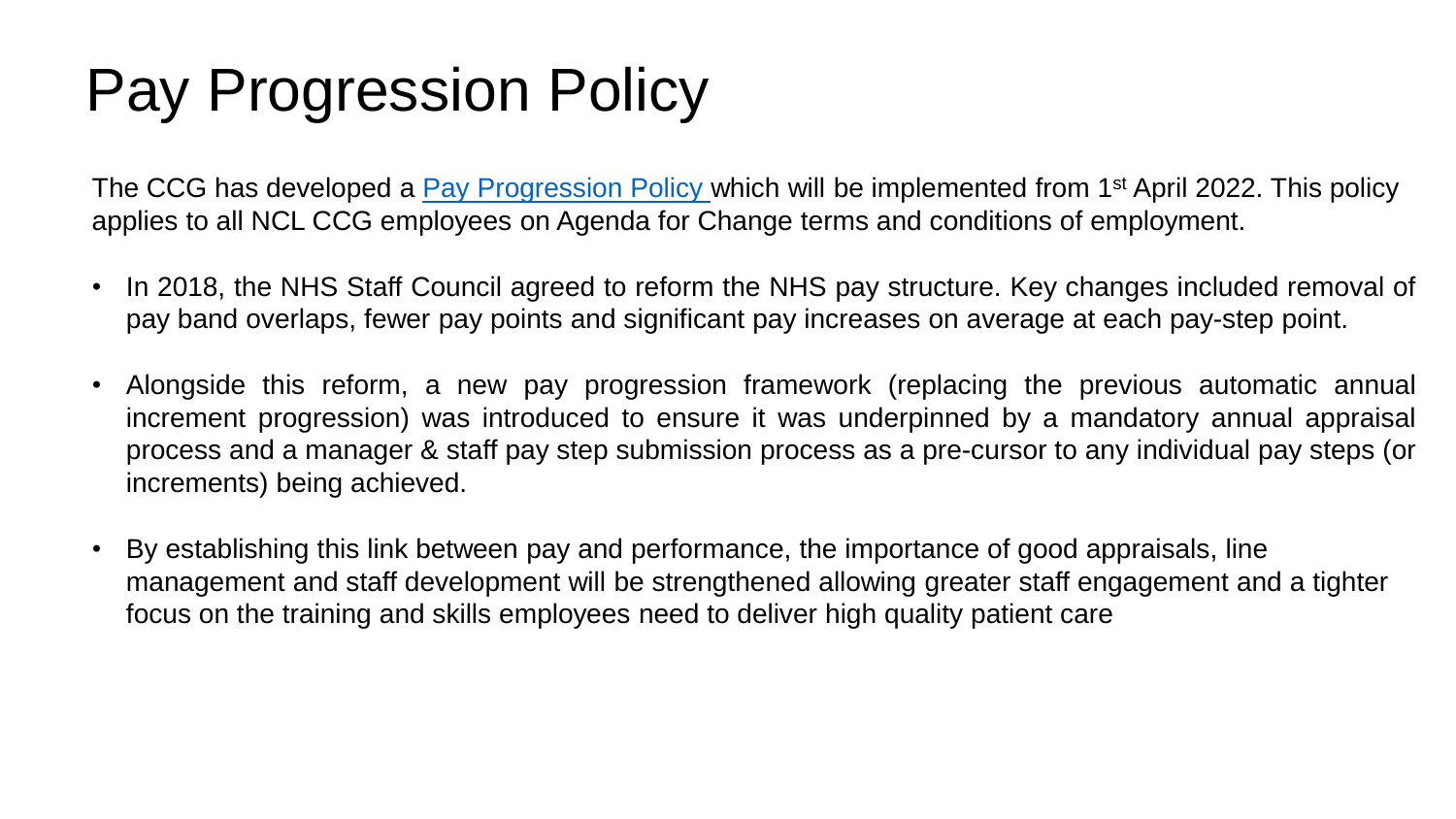# Pay Progression Pay Step points

All pay bands will have either 1 or 2 pay step points with specified minimum periods before staff become eligible to progress to the next pay step. An employee's pay step point is set in relation to their start date in that pay band and those who meet the required standards at their pay step date will progress to their next pay step point.

Where pay steps will fall following years of progression

| Pay<br><b>Band/Number</b><br>of Years<br>progression<br><b>Band 2</b><br><b>Band 3</b> | 1yr | 2yrs | 3yrs | 4yrs | 5yrs | 5yrs+                         | Intermediate step-<br>point-pay review<br>meeting due<br>Top step point-pay<br>review meeting due |                          |
|----------------------------------------------------------------------------------------|-----|------|------|------|------|-------------------------------|---------------------------------------------------------------------------------------------------|--------------------------|
| <b>Band 4</b><br><b>Band 5</b><br><b>Band 6</b><br><b>Band 7</b><br><b>Band 8a</b>     |     |      |      |      |      |                               | <b>Discretionary</b><br>annual re-earnable<br>pay point                                           | * (currently on<br>HOLD) |
| <b>Band 8b</b><br><b>Band 8c</b><br><b>Band 8d</b><br><b>Band 9</b>                    |     |      |      |      |      | $\star$<br>$\star$<br>$\star$ |                                                                                                   |                          |

**Key**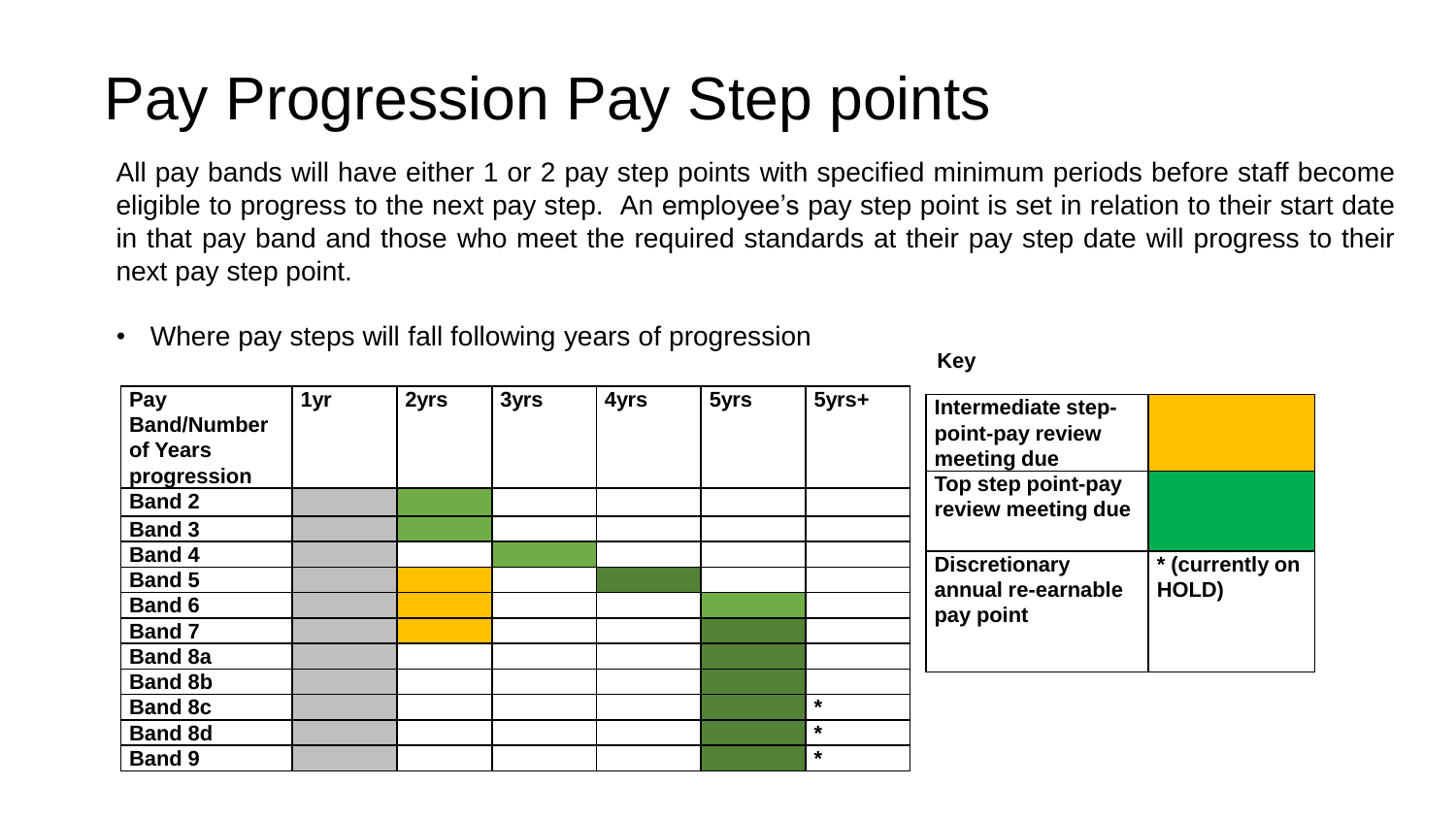# Pay Progression Standards

Staff will progress to their pay step point, on their pay step date where the following standards can be demonstrated:

- The appraisal process has been completed within the last 12 months and outcomes are in line with the organisation's standards (i.e. performance, as measured through achievement of objectives and competencies is judged to have met the required level).
- There is no formal capability process in place.
- There is no formal disciplinary sanction live on the staff member's record.
- Statutory and/or mandatory training has been completed.
- Staff have demonstrated the [CCGs values](https://intranet.northcentrallondonccg.nhs.uk/downloads/NCL%20CCG%20Priorities%20and%20Values.pdf)
- For line managers only appraisals have been competed for all their staff as required.

#### **Remember…**

• Managers and Staff should ensure they are having regular conversation outside of the appraisal cycle and pay progression review meetings about performance so there are no surprises for staff if there are concerns that may mean appraisal objectives and therefore pay progression standards are not met.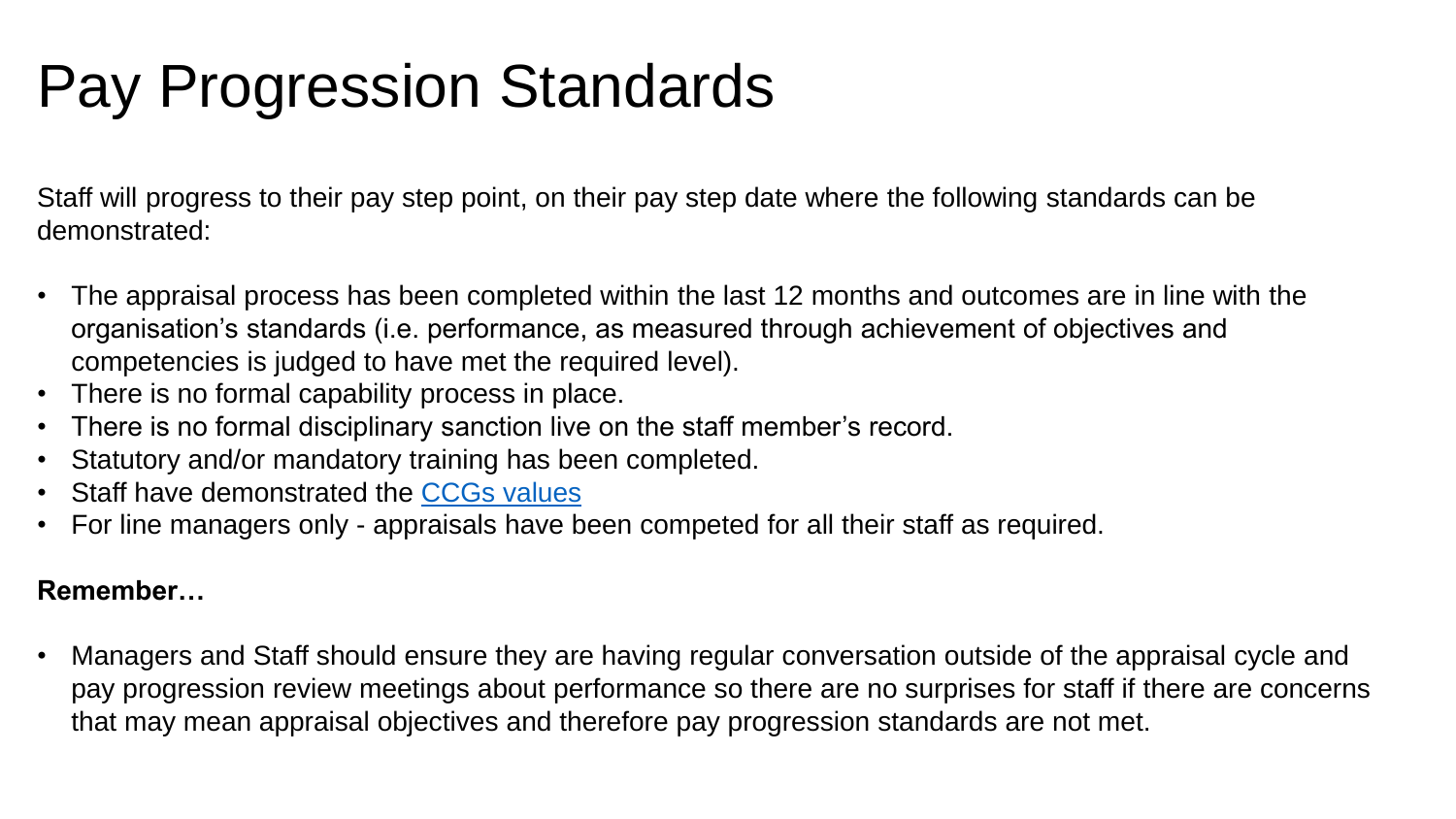# Pay Progression Review Meetings

- Staff and Managers will only hold 1 or 2 pay review meetings during the time they remain in a particular pay band.
- The workforce HR team will generate monthly notifications to line managers (for their direct reports) advising a pay step is due, within the next two months.
- These notifications are to prompt managers to initiate the pay progression review meeting to review whether the standards for progression have been met.
- The review meeting can be held up to six weeks in advance of the pay step date and will draw on the most recent appraisal outcome. It is not necessary to schedule appraisals to coincide with the pay step dates.
- Once the pay progression review meeting has been completed, the line manager must record the decision outcome via the submission of the [Pay Progression Review Form](https://intranet.northcentrallondonccg.nhs.uk/downloads/HR%20policies/Appendix%201%20Pay%20Progression%20Review%20Form.docx)

#### **Re-earnable Pay Process for Bands 8c-9**

• The policy describes the principles of pay progression for staff who have reached the top of their pay band in Bands 8c-9. At this point, 5% or 10% of basic salary will become re-earnable. The CCG with support from staff side colleagues have agreed to put a hold on this section of the policy/process until NHS Employers provide further guidance on what constitutes a 5% or 10% deduction where standard are not met.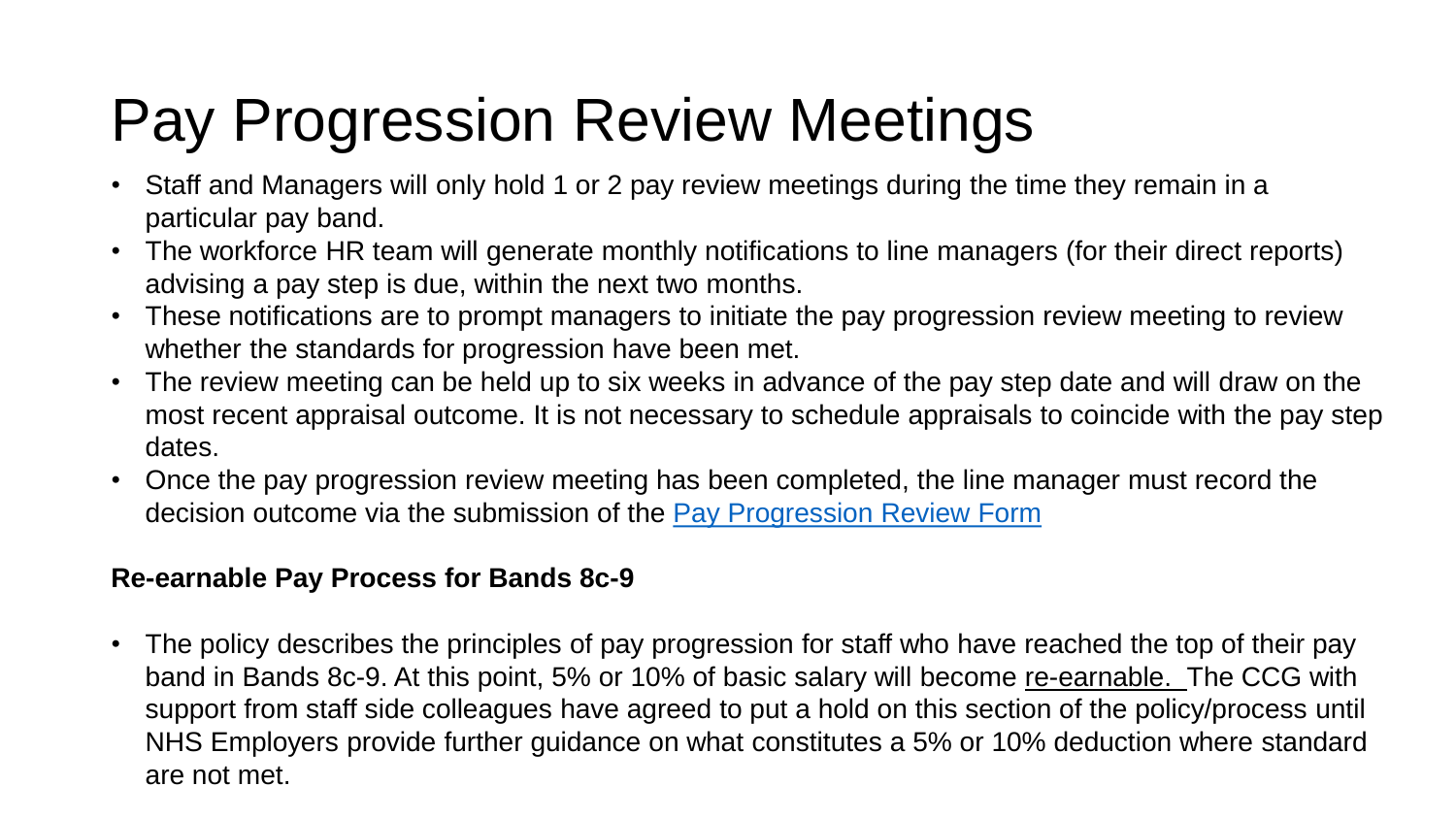# Confirming Pay Progression

- Following the pay step review meetings the [Pay Progression Review Form](https://intranet.northcentrallondonccg.nhs.uk/downloads/HR%20policies/Appendix%201%20Pay%20Progression%20Review%20Form.docx) must be completed and signed by the staff member, line manager and approved by a senior manager if the pay step is to be deferred.
- This information will be used as the basis for confirmation of movement or non- movement to the next pay step point for the individual.
- Once the pay progression review meeting has been completed, the line manager must record the decision outcome via the HR payroll team to open the pay-step point. This is done via the submission of the [Pay Progression Review Form](https://intranet.northcentrallondonccg.nhs.uk/downloads/HR%20policies/Appendix%201%20Pay%20Progression%20Review%20Form.docx). This will need to be done by the payroll cut-off date, to ensure the staff member receives their pay progression in the month it is due.

#### **Pay Progression Appeal Process**

• Individuals may appeal a decision not to approve their pay progression, if they consider they have demonstrated their ability to meet the pay progression standards.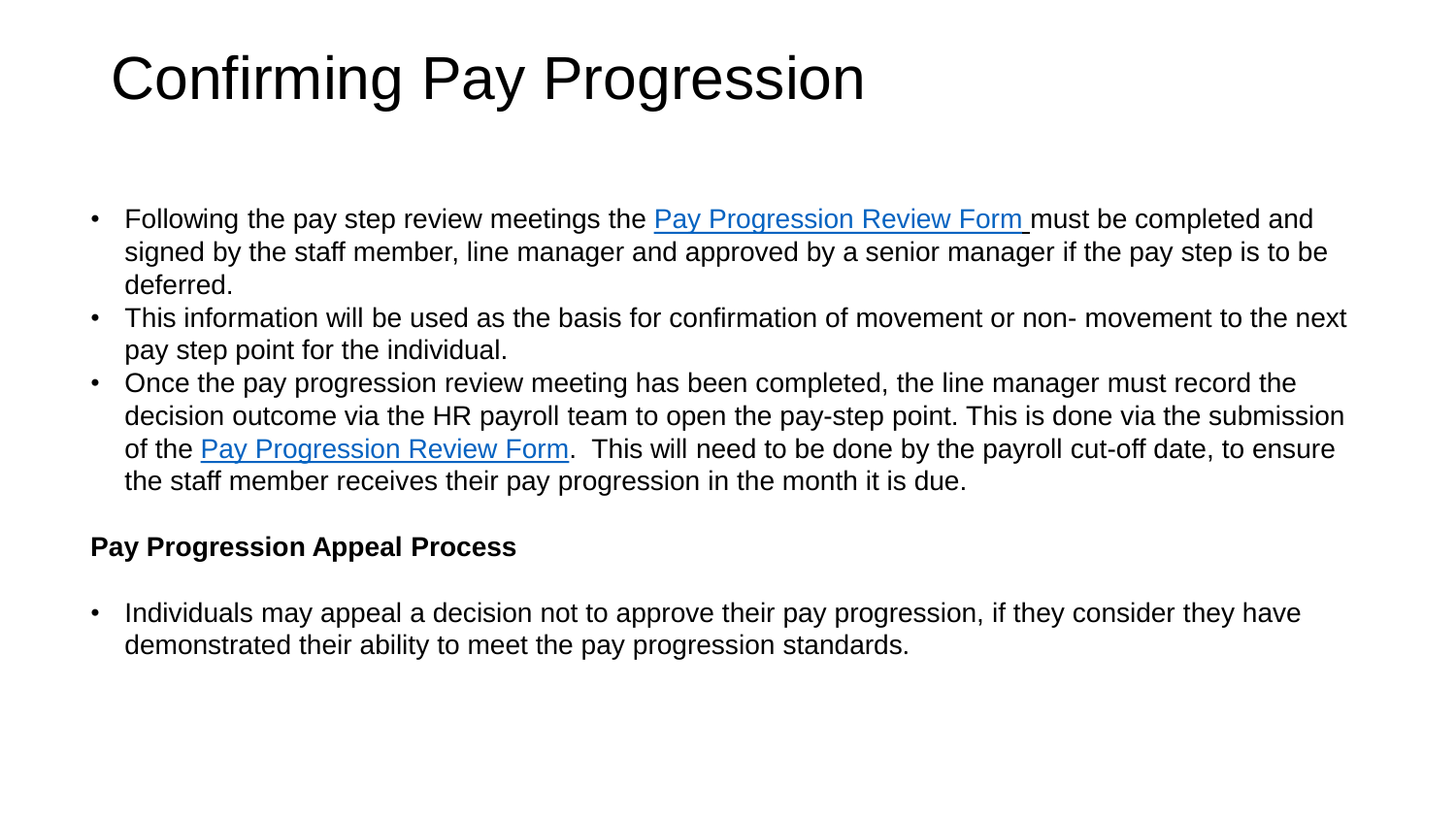### Pay Progression Flow Chart



[Pay progression flow chart](https://intranet.northcentrallondonccg.nhs.uk/downloads/HR%20policies/Appendix%204-Pay%20Progression%20Submission%20process.docx)